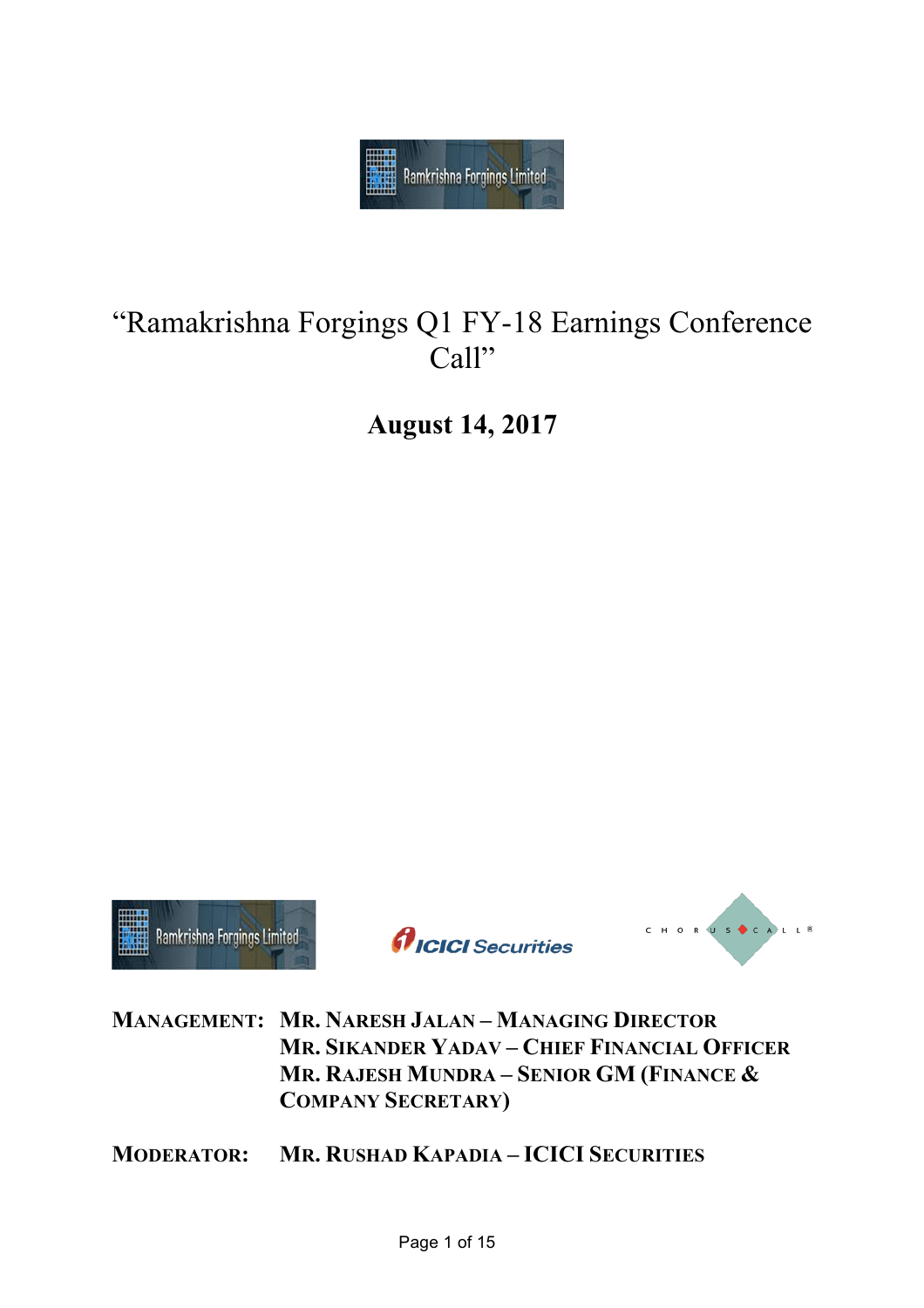| <b>Moderator:</b>     | Good day ladies and gentlemen and welcome to Ramakrishna Forgings Earnings Conference            |
|-----------------------|--------------------------------------------------------------------------------------------------|
|                       | Call hosted by ICICI Securities. As a remainder all participant lines will be in the listen-only |
|                       | mode and there will be an opportunity for you to ask questions after the presentation            |
|                       | concludes. Should you need assistance during the conference call, you may signal an operator     |
|                       | by pressing "*" and then '0" on your touchtone phone. Please note that this conference is being  |
|                       | recorded. I would now like to hand the conference over to Mr. Rushad Kapadia from ICICI          |
|                       | Securities. Thank you and over to you sir.                                                       |
|                       |                                                                                                  |
| Duched <i>Venedie</i> | Then you hi and good morning quartizedy. Then you for joining us today for the                   |

- **Rushad Kapadia:** Thank you, hi and good morning everybody. Thank you for joining us today for the Ramakrishna Forgings Q1 FY18 Earnings Call, we have with us from the management, Mr. Naresh Jalan, Managing Director; Mr. Sikander Yadav – Chief Financial Officer and Mr. Rajesh Mundra – Senior GM (Finance & Company Secretary). I now handover the call to Mr. Rajesh Mundra, thank you and over to you sir.
- **Rajesh Mundra:** Thank Rushad. Thank you and good morning to everyone. We welcome you to the con-call hosted by our company for the quarter ended  $30<sup>th</sup>$  June 2017. We have achieved a domestic tonnage of 15,345 ton for this quarter as against 15,802 in the corresponding quarter. The domestic manufacture realization has been around 88,825 per ton in the quarter as against 84,020 in the corresponding quarter. We have achieved an export tonnage of 7665 tons for this quarter as against 5,360 tons in the corresponding quarter. Export sales for this quarter has been 103.41 crores as compared to 70.06 crores in the corresponding quarter. The export realization has been around 1,34,920 per ton in this quarter as against 1,30,640 in the corresponding quarter. We have achieved a total tonnage of 23,000 tons in this quarter as compared to 21,165 tons in the corresponding quarter.

The total operational revenue net of excise for this quarter has been around 257.61 crores as compared to 217.45 crores in the corresponding quarter resulting in an increase of 18.47%. The company has achieved an EBITDA of 51.90 crores for this quarter ending  $30<sup>th</sup>$  June 2017, as against 43.41 crores for the corresponding quarter resulting an increase of around 19.56%. The EBITDA margins stood at 20.06% this quarter as compared to 19.90% in the corresponding quarter where we have uploaded the investor presentation, and in the NSE-BSE site and all the requisite details are over there. We request the investor not to raise any customer specific queries during the con-call. I am accompanied by Mr. Naresh Jalan, Managing Director and Mr. Sikander Yadav – CFO on this con-call today.

With these opening remarks, I request all the participants to provide their questions as to be answered by the management.

**Moderator:** Thank you very much sir. Ladies and gentlemen, we will now begin the question and answer session. We have the first question from the line of Nishant Vass from ICICI Securities. Please go ahead.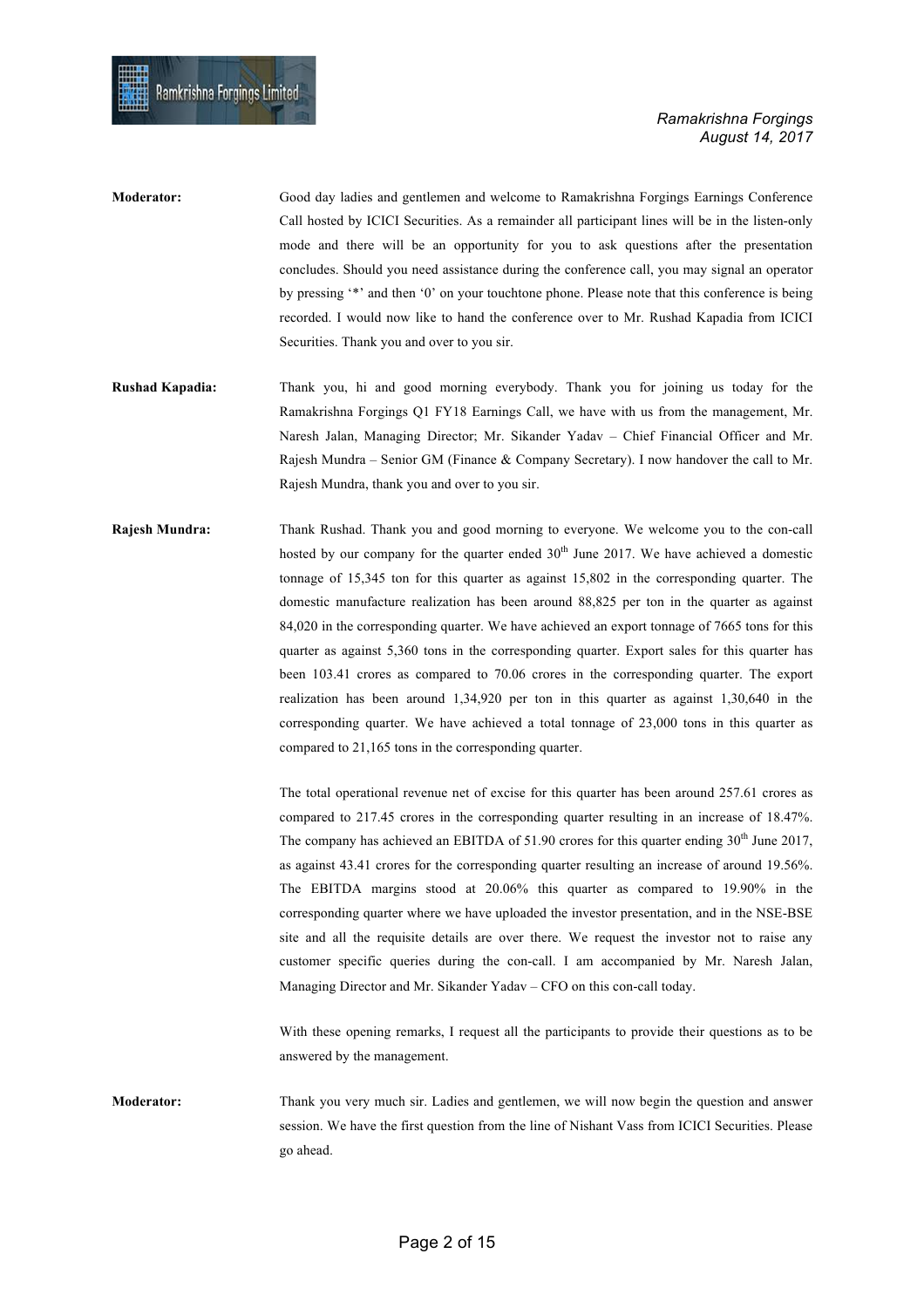- **Nishant Vass:** Yes, hi sir, sir I just wanted some sense how you see the ramping up in terms of both domestic and export markets and what is the possible trajectory of revenue growth and also in terms of profitability can we expect these levels of EBITDA performances to be maintain in through the year?
- **Naresh Jalan:** I think going forward we feel that this should be in terms of profitability we should be I think one of the lowest in terms of performance for this year as well as what we feel that both domestic and international markets are looking up and we should be able to scale up in a better manner in coming quarters.
- **Nishant Vass:** Okay, my second question, we saw a slide in terms of the ramp up of the press plant so we would we think that the volume that we are doing currently in the quarter is going to be sustained or we would see an increase from this or the press plant specifically?
- **Naresh Jalan:** Going forward, we would see increase in utilization in the press plant.
- **Nishant Vass:** what is the current utilization on an annualized basis?
- Naresh Jalan: Annualized basis close to around 50%.

- **Moderator:** The next question is from the line of Ravikanth from SBI Securities. Please go ahead.
- **Ravikanth:** I just wanted to know how is the working capital cycle versus exports compared to the domestic one and going ahead I believe that expect a good growth in our export volume, the contribution of export is expected to increase, so how that would impact your total overall working capital requirement.
- Naresh Jalan: export cycle is round about 150 to 160 days on the normal basis but as we have been saying that we are tying up with a bank for the export factoring and that has reduced our export debtor days by about 60 days, so technically once we have the factoring in place, debtor days would be round about 85 to 90 days for that.
- **Ravikanth:** So any timeline for that?
- **Naresh Jalan:** Within one and a half months we will get close to that.
- **Ravikanth:** Okay and how is that in domestic one.
- **Naresh Jalan:** Domestic one including Tata Motors is round about 35 to 40 days.
- **Ravikanth:** Okay that is pretty under control and I did not see the mix going ahead in the next couple of years sir?
- **Naresh Jalan:** I did not get you.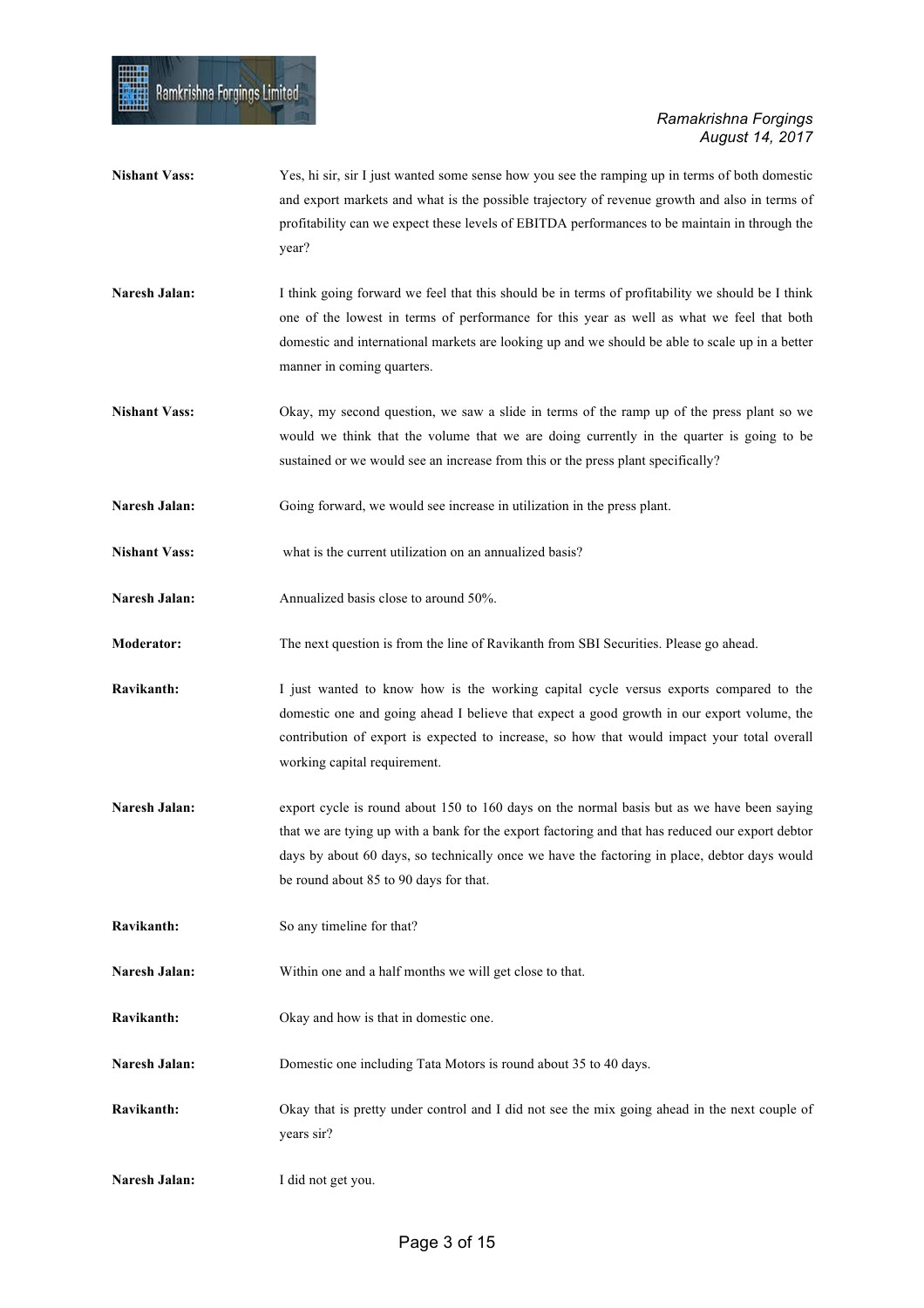| Ravikanth:           | Where do you see the domestic export, mix moving ahead in the next couple of years. So will<br>you be back to their previous level of around 40% to 45% level?                                                                                                                                                                                                                                                                                                                                                                                                                                                                                                                           |
|----------------------|------------------------------------------------------------------------------------------------------------------------------------------------------------------------------------------------------------------------------------------------------------------------------------------------------------------------------------------------------------------------------------------------------------------------------------------------------------------------------------------------------------------------------------------------------------------------------------------------------------------------------------------------------------------------------------------|
| Naresh Jalan:        | Here we are, of course we will be there. See in this quarter we are 60:40 and I think moving<br>forward we will be around 50:50.                                                                                                                                                                                                                                                                                                                                                                                                                                                                                                                                                         |
| <b>Moderator:</b>    | The next question is from the line of Jai Kale from Elara Capital. Please go ahead.                                                                                                                                                                                                                                                                                                                                                                                                                                                                                                                                                                                                      |
| Jai Kale:            | Sir my first question is regarding your volume growth guidance for this year. You are seeing<br>some pickup in the export markets. What would be your overall volume growth guidance for<br>this year and secondly on your debt status QIP money, how do you see your debt profile going<br>forward?                                                                                                                                                                                                                                                                                                                                                                                     |
| <b>Naresh Jalan:</b> | In terms of our yearly tonnage, I think we stick to the same guidance which we had given for<br>the full year ended results when we are done. We are targeting around between anything<br>between 1,00,0010 to 1,00,0015 tons for the full year and as well as for debt right now the QIP<br>money has been utilized as of now to reduce the short-term capital requirement and for the full<br>year we have a direct repayment liability of close to 85 crores which will be additional to<br>whatever we hire right now after the QIP money and in case we are utilizing QIP money<br>somewhere else, the total debt reduction of 85 crores from internal accruals is going to happen. |
| Jai Kale:            | And in this 110 to 115 K volume growth guidance, what is your assumption for the domestic<br>MNSV industry?                                                                                                                                                                                                                                                                                                                                                                                                                                                                                                                                                                              |
| Naresh Jalan:        | Domestic MNSV industry is doing well as of today. It had picked up given in the presentation<br>also we see that there has been a robust pickup post GST, so we feel that we should be doing<br>close to $60:40$ , $60\%$ is going to be domestic and $40\%$ is going to be exports.                                                                                                                                                                                                                                                                                                                                                                                                     |
| Jai Kale:            | Okay, expect around 5% to 7% type of a growth for domestic MNSV industry and back of that<br>we are expecting this volume growth?                                                                                                                                                                                                                                                                                                                                                                                                                                                                                                                                                        |
| Naresh Jalan:        | Yes.                                                                                                                                                                                                                                                                                                                                                                                                                                                                                                                                                                                                                                                                                     |
| <b>Moderator:</b>    | Next question is from the line of Kapil Singh from Nomura. Please go ahead.                                                                                                                                                                                                                                                                                                                                                                                                                                                                                                                                                                                                              |
| <b>Kapil Singh:</b>  | Yes, one thing I wanted to understand, our domestic revenue performance has been<br>significantly better than the kind of production decline we saw for the industry, so if you can<br>just help us understand that why that has happened?                                                                                                                                                                                                                                                                                                                                                                                                                                               |
| Naresh Jalan:        | This basically only due to two reasons, one is that we have gained market share as well as with<br>the new press plant which has started the new components which have been approved vis-à-vis<br>last year has gone into production in last quarter, so all those gains has added into performance<br>for the domestic industry.                                                                                                                                                                                                                                                                                                                                                        |

**HIER**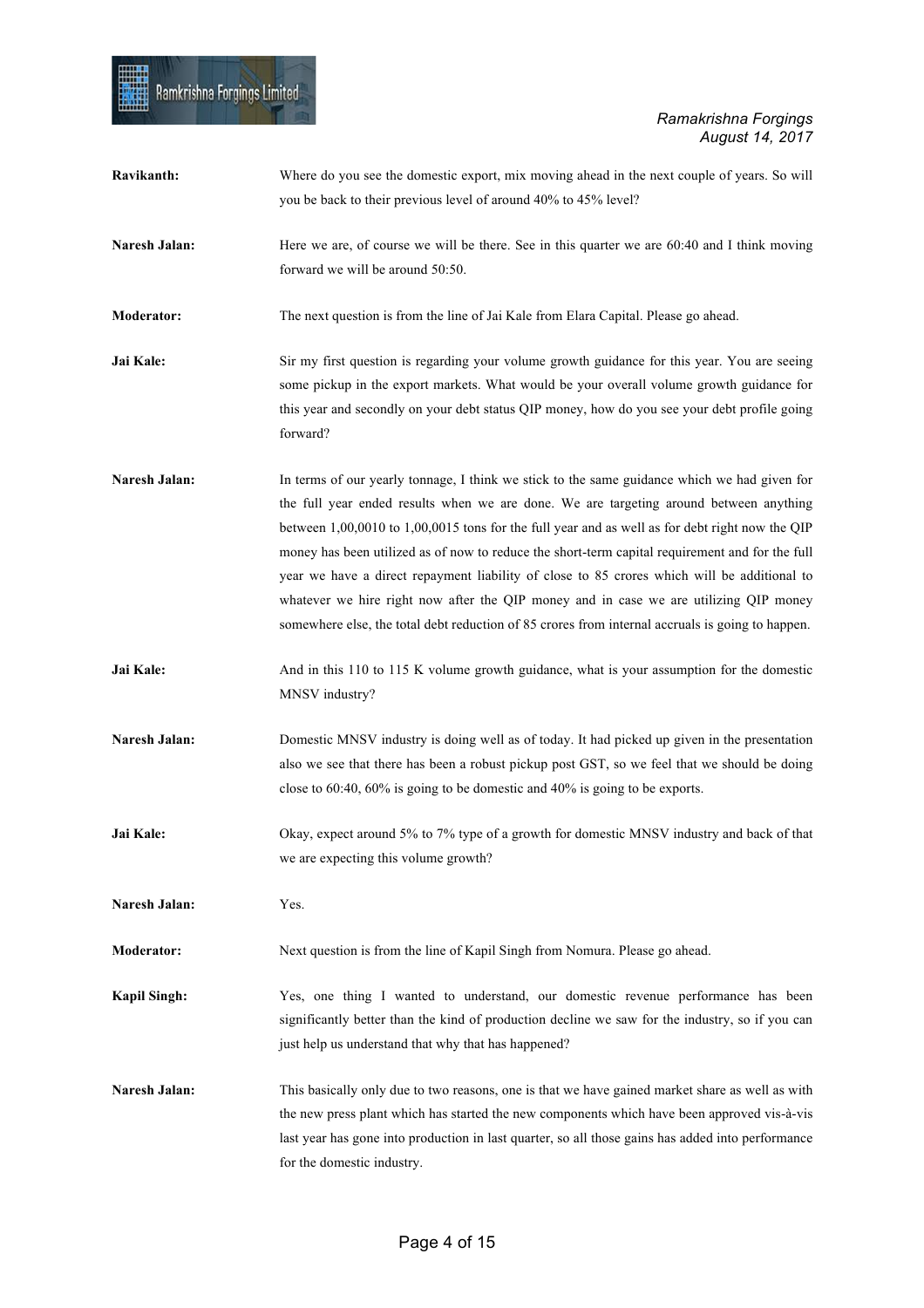| <b>Kapil Singh:</b>  | Okay, but you know the industry was down, production was down from 40% to 45%, so did<br>we see that kind of decline in existing products on a YOY basis?                                                                                                                                                                                                                                                                                                                                                                                                                                                        |
|----------------------|------------------------------------------------------------------------------------------------------------------------------------------------------------------------------------------------------------------------------------------------------------------------------------------------------------------------------------------------------------------------------------------------------------------------------------------------------------------------------------------------------------------------------------------------------------------------------------------------------------------|
| Naresh Jalan:        | Sir, basically with BS a lot of products have changed and we were well in time to change our<br>product before and ramp over our internal productions in-line with the requirement for the<br>OEM, so we were able to en-cash all those and with the ill-preparedness of other people we<br>were able to en-cash on whatever volumes were available at that period of time.                                                                                                                                                                                                                                      |
| <b>Kapil Singh:</b>  | Okay, so have you been able to gain some market share post BS4?                                                                                                                                                                                                                                                                                                                                                                                                                                                                                                                                                  |
| Naresh Jalan:        | Yes, we have been able to gain considerable market shares, that is good.                                                                                                                                                                                                                                                                                                                                                                                                                                                                                                                                         |
| <b>Kapil Singh:</b>  | Second question was on exports, what was the currency realization we had for the quarter and<br>what is our hatching policy?                                                                                                                                                                                                                                                                                                                                                                                                                                                                                     |
| Naresh Jalan:        | Basically, in terms of currencies, we most of our contracts are basically passed through, in our<br>hedging we basically take plain PCFC from the bank in terms of our 6 months PCFC for<br>planned exports. Rest is basically pass on from the customer and on terms of any increase or<br>decrease in Forex, every half year it is passed on to the customers.                                                                                                                                                                                                                                                 |
| <b>Kapil Singh:</b>  | Okay sir, every six months it will be a pass through, so currently can you tell me what are the<br>realizing currently?                                                                                                                                                                                                                                                                                                                                                                                                                                                                                          |
| Naresh Jalan:        | Rate.                                                                                                                                                                                                                                                                                                                                                                                                                                                                                                                                                                                                            |
| <b>Kapil Singh:</b>  | Yes, the currency.                                                                                                                                                                                                                                                                                                                                                                                                                                                                                                                                                                                               |
| Naresh Jalan:        | Currency rate is drawn about 64.3 to 64.4%.                                                                                                                                                                                                                                                                                                                                                                                                                                                                                                                                                                      |
| <b>Kapil Singh:</b>  | Okay, I will follow up in the Q.                                                                                                                                                                                                                                                                                                                                                                                                                                                                                                                                                                                 |
| Moderator:           | Next question is from the line of Kunal Bhatia from Dalal & Broacha. Please go ahead.                                                                                                                                                                                                                                                                                                                                                                                                                                                                                                                            |
| <b>Kunal Bhatia:</b> | Sir, you did mention on your call that this Q1 these margins are one of the lowest which we<br>could see going forward, so if you could just give some sense on what kind of a margin<br>improvement are we expecting from your on and what would lead to that margin improvement.<br>I understand, one would be the volume growth and secondly even in your presentation you<br>have mentioned some approvals of the new products so I just wanted to know what kind of<br>improvement would those products give you and what contribution would the new products<br>give you and are those on a higher margin. |
| Naresh Jalan:        | The new product development are obviously on the higher margins as well as with the ramping<br>up of the capacity, we feel that we will be able to operationalize a lot of our fixed cost, but in<br>terms of what can be the increase, it is very difficult to ascertain at this stage but obviously                                                                                                                                                                                                                                                                                                            |

Ramkrishna Forgings Limited

Ę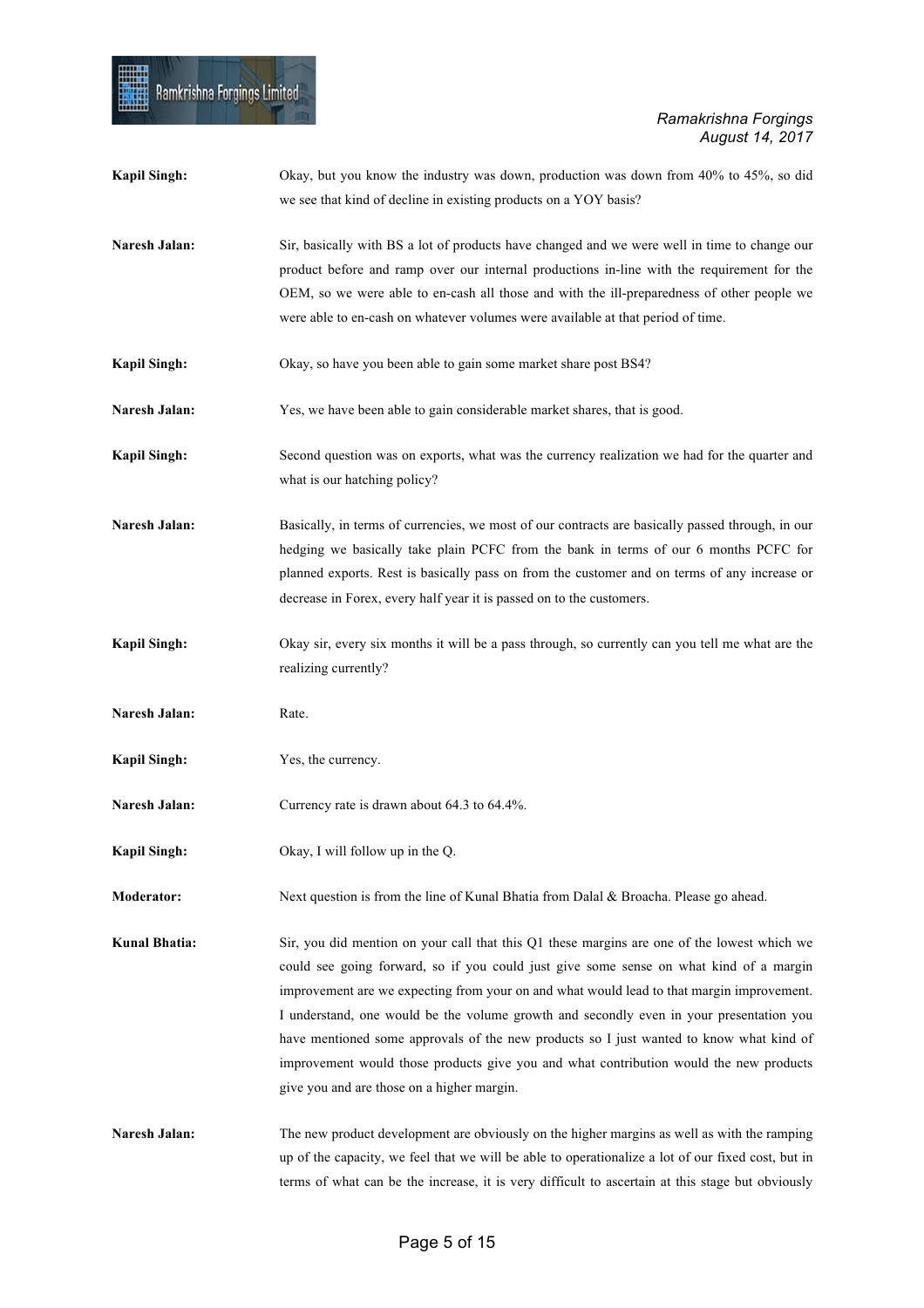with the volume ramping up, we are extremely confident that going forward we will be able to better of the current margins but exactly to put a number to it, it is extremely difficult for us at this stage.

**Kunal Bhatia:** Okay and sir the new products would be contributing what percentage of the portfolio now?

**Naresh Jalan:** Basically as the utilization improves upwards, so obviously the new products only are going to cater to the utilization going upwards. So every quarter we will find, actually this year the entire every quarter move is going to be basically with the utilization improvement, basically all the components wherein we have sent samples over the last previous years, all those samples getting approved, all this is going to basically add on to the utilization and as the utilization improves, the realization and the bottom-line both are going to improve.

**Kunal Bhatia:** Okay and sir finally last five years, what has been your peak EBITDA margins and are you envisaging reaching those levels again?

Naresh Jalan: Well the last EBITDA margins that we had in 2016 was in the range of 20.3%, so we are very much near to that 20.06% we are already there and we are going to better in the coming quarters. We expect it will become better in the coming quarters.

**Kunal Bhatia:** Sir, 20.3% was your peak margin in the last 3 to 5 year period?

**Naresh Jalan:** Yes.

**Moderator:** The next question is from the line of Nishant Vass from ICICI Securities. Please go ahead.

**Nishant Vass:** Sir I had two questions; one on the non-auto side in India, can you highlight in terms of what traction are we seeing on railways, what are the key projects that we might be working on and what can we expect in the next couple of years in terms of traction from non-auto?

**Naresh Jalan:** Nishant as of now we are working on two different sectors in non-auto in India, one is railways and one other is power. In railways we are indigenously developing lot of components for the new generation coaches which has been implied with railways, this German coaches which is named as LHV, so we are developing lot of components which were previously imported or had not been developed in large scale, so we are developing that and I think next year we are going to have in FY19 basically we are going to have a considerable sale close to around if I put a number to it, it should not be less than 50 to 55 crores Rs. Sales from that next year and in terms of power sector yes, we have started developing lot of components for power sectors in India and I think this will at least take another year's time for have full approvals and other things in place.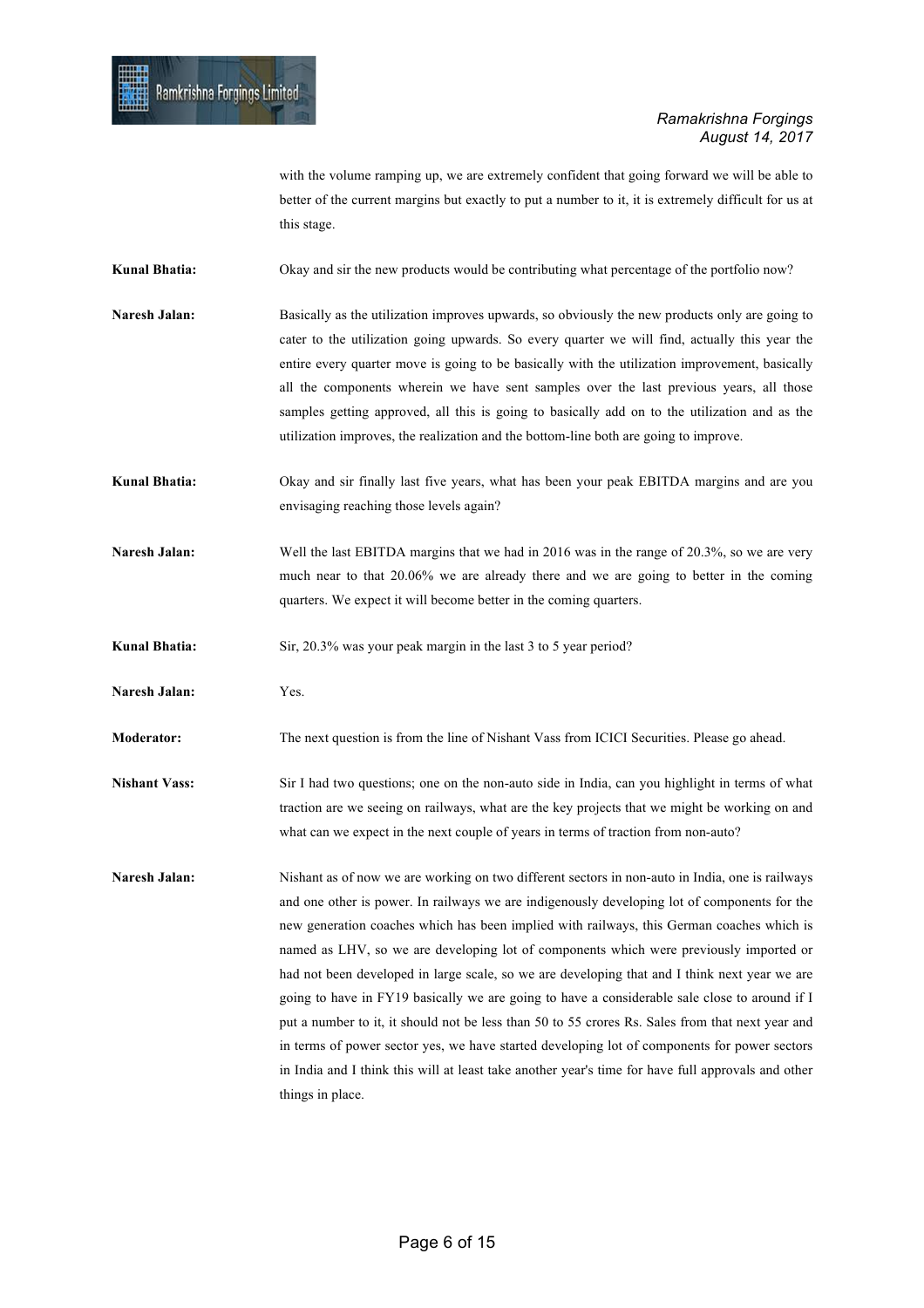疆

| <b>Nishant Vass:</b> | Okay, sir second in terms of domestic commercial vehicles when do you think sir in the next<br>few years would you be in terms of share of business deeply entrench to all the major guys or<br>do you think you are already there, any timeline in that sense, we were kind of new?                                                                                                                                                                             |
|----------------------|------------------------------------------------------------------------------------------------------------------------------------------------------------------------------------------------------------------------------------------------------------------------------------------------------------------------------------------------------------------------------------------------------------------------------------------------------------------|
| Naresh Jalan:        | In most of the large OEMs, we are almost operating at anything between 60% to 80% share<br>our business in the components where we are and I do not think as of now we are still in<br>process with one or two OEMs to increase our share of business or get approvals of new<br>components. In totality if we talk about pan India, I think it will be I think by the last quarter of<br>FY18, we should have a considerable leverage on all the OEMs in India. |
| <b>Nishant Vass:</b> | Whether if I can just sum our direction and this broadly 60% this is what you said, few years<br>back this would be what?                                                                                                                                                                                                                                                                                                                                        |
| Naresh Jalan:        | Zero.                                                                                                                                                                                                                                                                                                                                                                                                                                                            |
| <b>Nishant Vass:</b> | Okay, that is great sir. Sir, another question was on the finance cost, considering that we will<br>have obviously the deleveraging portion happening post QIP also we will have the possible<br>increase of the BCFC credit because of higher exports so what kind of interest cost can one<br>assume possibly for the balance of the year or say the second half of the year if you can give<br>some guidance on that?                                         |
| Naresh Jalan:        | Well what we expected that in this quarter we had about 18.53 as export as the interest cost,<br>the total year interest cost should be in the range of 55 to 60 crores.                                                                                                                                                                                                                                                                                         |
| <b>Nishant Vass:</b> | Perfect.                                                                                                                                                                                                                                                                                                                                                                                                                                                         |
| Moderator:           | The next question is from the line of Ajit Motwani from Bharti AXA Life Insurance. Please go<br>ahead.                                                                                                                                                                                                                                                                                                                                                           |
| Ajit Motwani:        | On railway sir, I just wanted to know this is the 50 to 55 crores you know number that will be<br>for FY19, how much is our railways as of our business today?                                                                                                                                                                                                                                                                                                   |
| Naresh Jalan:        | As of today, the railways are close to around anything between 20 to 25 crores this year is<br>going to be, so this is going to just double in the next year.                                                                                                                                                                                                                                                                                                    |
| Ajit Motwani:        | So the 50 to 55 is total and not incremental?                                                                                                                                                                                                                                                                                                                                                                                                                    |
| Naresh Jalan:        | No, it is total.                                                                                                                                                                                                                                                                                                                                                                                                                                                 |
| Ajit Motwani:        | Okay, now the business that they are talking of, this is for altogether newer component or is it<br>the ramp up of the existing sort of component?                                                                                                                                                                                                                                                                                                               |
| Naresh Jalan:        | No it is for the newer component.                                                                                                                                                                                                                                                                                                                                                                                                                                |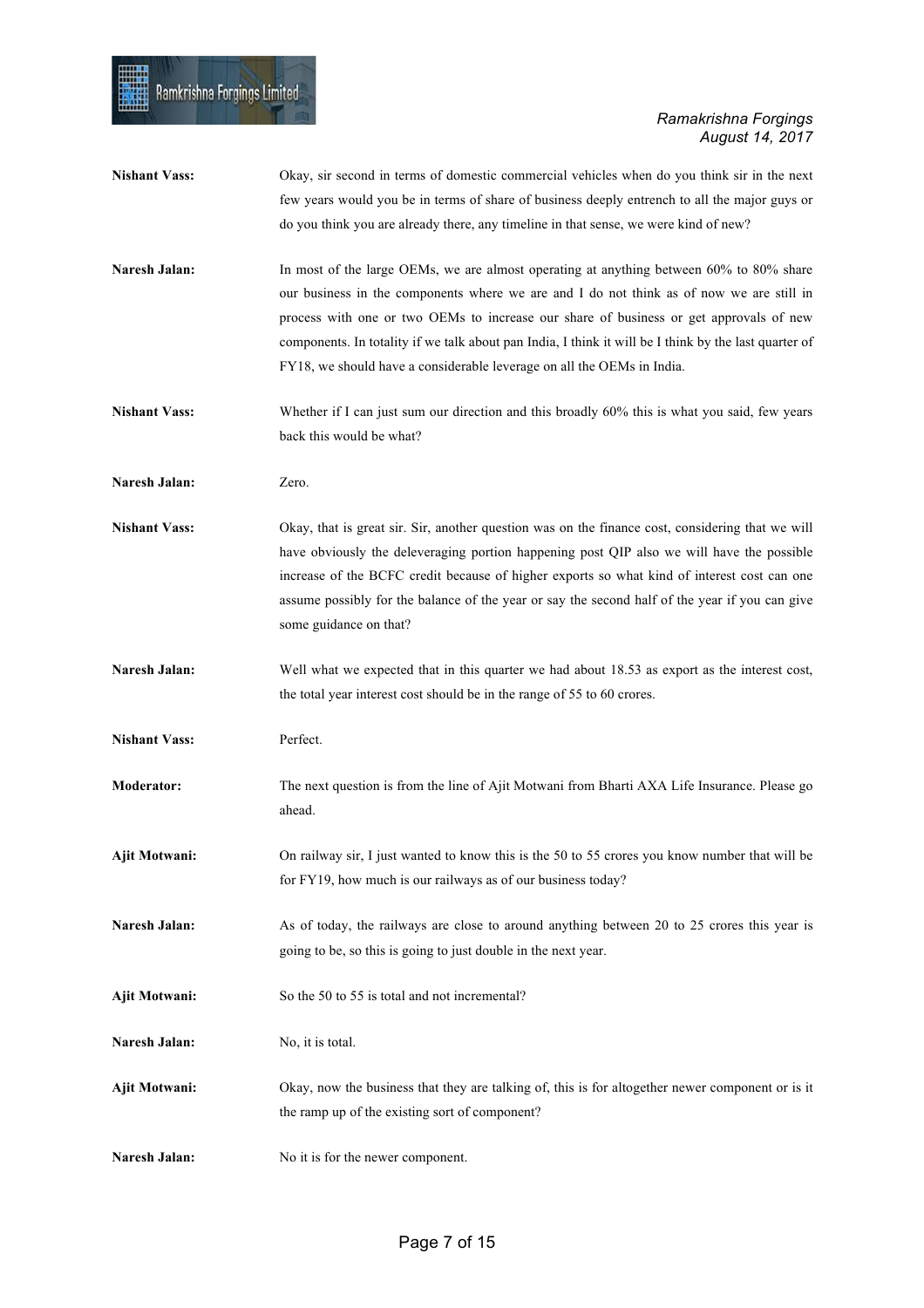**HIER** 

| Ajit Motwani:        | What kind of products are this on the railway?                                                                                                                                                                                                                                                                                                                                                                                                                      |
|----------------------|---------------------------------------------------------------------------------------------------------------------------------------------------------------------------------------------------------------------------------------------------------------------------------------------------------------------------------------------------------------------------------------------------------------------------------------------------------------------|
| Naresh Jalan:        | Basically this is under carriage components for the railways, the LHV coaches which has been<br>high speed coaches which has just been launched by Indian railways in last six months, so they<br>are components for this high speed coaches.                                                                                                                                                                                                                       |
| Ajit Motwani:        | Okay, secondly on the outlook side you know you have mentioned that encouraging response<br>is there from the OEMs in Europe. This was the one which started in 4Q I guess right FY18?                                                                                                                                                                                                                                                                              |
| <b>Naresh Jalan:</b> | No, already I think it is not only one OEM, now as we increase our visibility in Europe that in<br>FY17 March which was only large OEM which we have received orders, now we have got<br>approvals on several OEMs and commercial discussions have and are at advance stages with<br>all those OEMs also. We are getting a great response from the European OEMs and we feel<br>very confident by this year end, we should make major breakthroughs in Europe also. |
| Ajit Motwani:        | In the con-call last time around you had indicated that apart from that one OEM was started on<br>the European side, there were two more which was due to line up.                                                                                                                                                                                                                                                                                                  |
| Naresh Jalan:        | That has also started.                                                                                                                                                                                                                                                                                                                                                                                                                                              |
| Ajit Motwani:        | Okay, those, the two others which were actually supposed to start in December that you are<br>saying are already started.                                                                                                                                                                                                                                                                                                                                           |
| Naresh Jalan:        | Yes.                                                                                                                                                                                                                                                                                                                                                                                                                                                                |
| Ajit Motwani:        | Okay, so now in terms of the customers which are yet to come on the European side on the<br>revenue recognition side, what is the count there.                                                                                                                                                                                                                                                                                                                      |
| Naresh Jalan:        | About three OEMs we are in advance stages of commercial discussions, so I think this we<br>should expect I think something to happen, major breakthroughs, only happen in the last<br>quarter of FY18 and we should see considerable volumes basically only in FY19 mid or FY19<br>third quarter.                                                                                                                                                                   |
| <b>Ajit Motwani:</b> | Okay, so the three that we were talking of in the last call, all of the three have started and these<br>are three new commercial discussions. On the oil and gas side, we were also indicating that<br>you had won a small order.                                                                                                                                                                                                                                   |
| Naresh Jalan:        | Yes, we have already started commercial products from this quarter onwards.                                                                                                                                                                                                                                                                                                                                                                                         |
| Ajit Motwani:        | The shipments will start in Q2.                                                                                                                                                                                                                                                                                                                                                                                                                                     |
| Naresh Jalan:        | Already started.                                                                                                                                                                                                                                                                                                                                                                                                                                                    |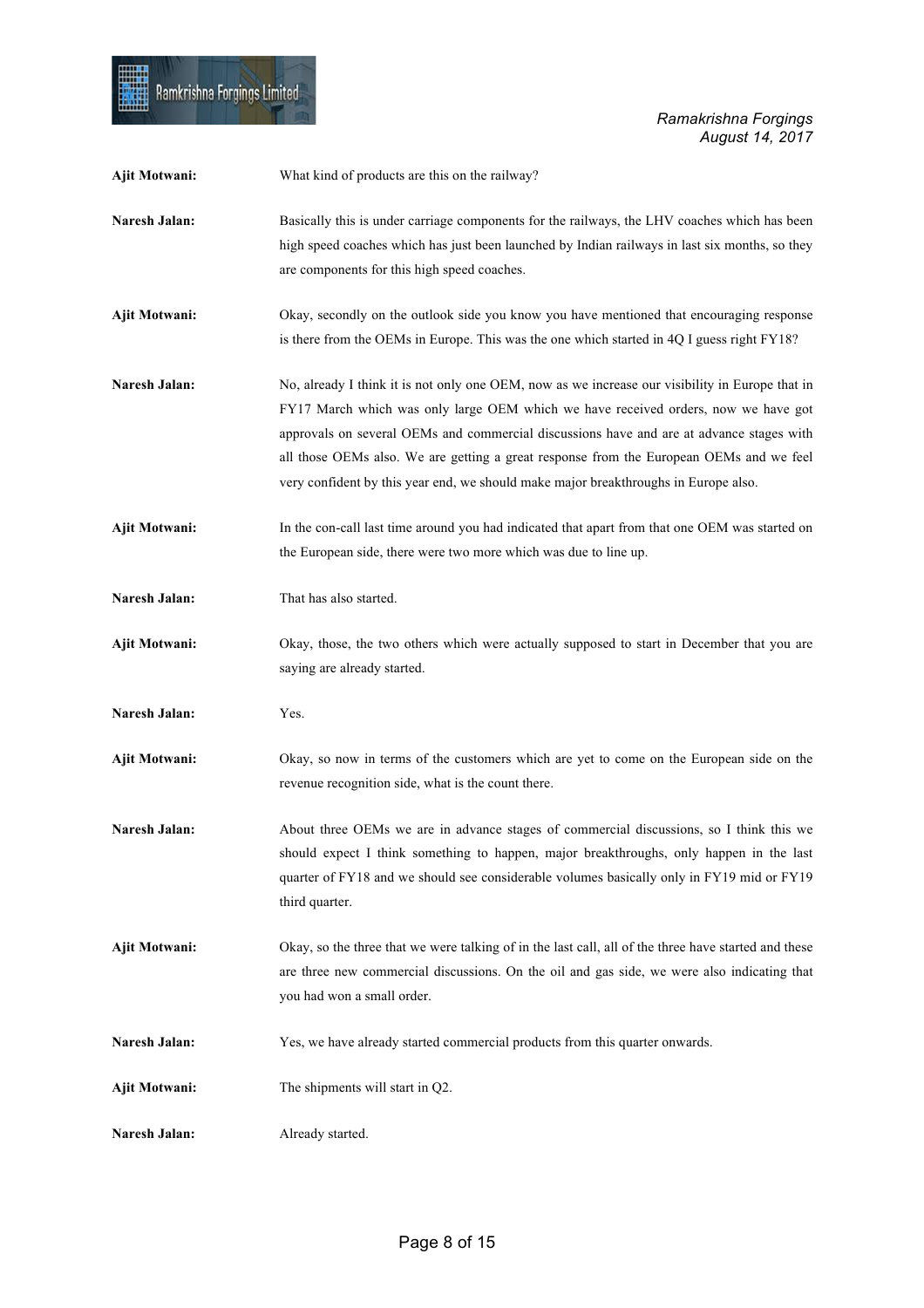| Ajit Motwani:  | Okay, got it. And one bookkeeping question, when I was you know looking at you know your<br>tonnage and what I did is a divided ASP domestic revenue the excise from that, I see the ASPs<br>and the domestic have fallen from Rs.107 a Kg to Rs.100 a Kg, so is this a mixed impact you<br>know which is visible here because export ASPs seems to be okay at about Rs. 135.                                                                                                                                              |
|----------------|----------------------------------------------------------------------------------------------------------------------------------------------------------------------------------------------------------------------------------------------------------------------------------------------------------------------------------------------------------------------------------------------------------------------------------------------------------------------------------------------------------------------------|
| Naresh Jalan:  | Domestic selling prices you are saying on sequential basis?                                                                                                                                                                                                                                                                                                                                                                                                                                                                |
| Ajit Motwani:  | Sequential basis as compared to June quarter as oppose to March quarter. The domestic<br>realizations seem to have dropped by Rs. 7 a Kg.                                                                                                                                                                                                                                                                                                                                                                                  |
| Naresh Jalan:  | Yes.                                                                                                                                                                                                                                                                                                                                                                                                                                                                                                                       |
| Ajit Motwani:  | Is this a mixed impact of the product?                                                                                                                                                                                                                                                                                                                                                                                                                                                                                     |
| Naresh Jalan:  | Technically it is a mixed impact and as you have seen in the last quarter, we had more tonnage<br>from the press plant, the press plant has contributed more in the last quarter, it was about 1400<br>tons was more from the last quarter in the March quarter from the press plan. So technically as<br>a mix from the press plant has reduced this quarter, so but going forward as I have said in the<br>call that we are running about of 49% to 50%, so we are expecting this to increase in the<br>coming quarters. |
| Ajit Motwani:  | In a sense if the mix were to remain same, have we got the price hike for the rise in steel prices<br>from the client.                                                                                                                                                                                                                                                                                                                                                                                                     |
| Rajesh Mundra: | What we have mentioned in the presentation also that is awaited.                                                                                                                                                                                                                                                                                                                                                                                                                                                           |
| Ajit Motwani:  | That the negotiations are on, right?                                                                                                                                                                                                                                                                                                                                                                                                                                                                                       |
| Rajesh Mundra: | Yes, we have mentioned in the presentation also.                                                                                                                                                                                                                                                                                                                                                                                                                                                                           |
| Ajit Motwani:  | Sir are these negotiations now concluded in between the OEMs and you? You said that<br>negotiations are on, so now they should be visible in the quarter going ahead, right.                                                                                                                                                                                                                                                                                                                                               |
| Rajesh Mundra: | Yes.                                                                                                                                                                                                                                                                                                                                                                                                                                                                                                                       |
| Ajit Motwani:  | But what is the impact of let say because the negotiations are not complete and you have not<br>got the hike. What is the impact of those on margins, let say if those negotiations were<br>complete and you were to get those prices today in this quarter.                                                                                                                                                                                                                                                               |
| Rajesh Mundra: | About Rs.2.5 per kg.                                                                                                                                                                                                                                                                                                                                                                                                                                                                                                       |
| Ajit Motwani:  | Rs.2.5 per kg on the domestic side.                                                                                                                                                                                                                                                                                                                                                                                                                                                                                        |
| Rajesh Mundra: | Yes.                                                                                                                                                                                                                                                                                                                                                                                                                                                                                                                       |

ll<br>El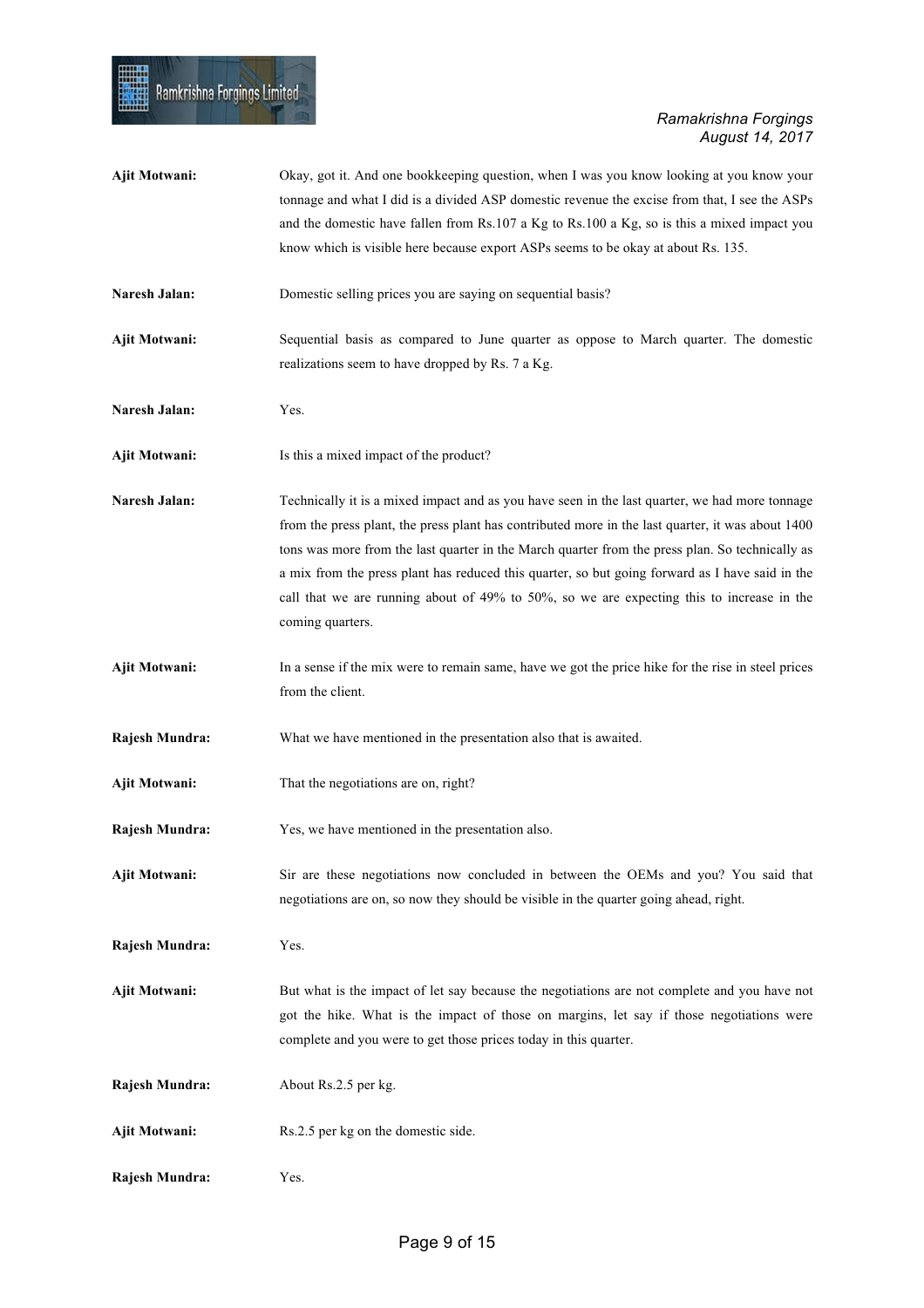

| Ajit Motwani:         | So basically 15000 into 2.5 this would have been your incremental EBITDA.                                                                                                                            |
|-----------------------|------------------------------------------------------------------------------------------------------------------------------------------------------------------------------------------------------|
| Rajesh Mundra:        | Yes.                                                                                                                                                                                                 |
| Moderator:            | The next question is from the line of Abhishek Jain from HDFC Securities. Please go ahead.                                                                                                           |
| <b>Abhishek Jain:</b> | Sir can you share the top five plant contribution in Q1 FY18.                                                                                                                                        |
| Naresh Jalan:         | Well, I said we do not mention in the client wise, so we will refrain from this question, sorry.                                                                                                     |
| <b>Abhishek Jain:</b> | Sir, in exports the company has shown a significant growth in Q1 FY18, so is there any client<br>acquisition in this quarter?                                                                        |
| Naresh Jalan:         | No, there is no client acquisition in this quarter.                                                                                                                                                  |
| <b>Abhishek Jain:</b> | And for FY18 and FY19, what is your CAPEX plan?                                                                                                                                                      |
| Naresh Jalan:         | FY18, already we have shared our CAPEX plan last quarter during the con-call, I think Rajesh<br>will be able to clear, but FY19 is yet to be freezed.                                                |
| Rajesh Mundra:        | Yes, FY18 it will be round about 70 crores.                                                                                                                                                          |
| <b>Abhishek Jain:</b> | 70 crores.                                                                                                                                                                                           |
| Moderator:            | The next question is from the line of Kapil Singh from Namura. Please go ahead.                                                                                                                      |
| <b>Kapil Singh:</b>   | Sir just two to three follow ups. Firstly, on the oil and gas side, what is the product that we are<br>making?                                                                                       |
| Naresh Jalan:         | This is onshore drilling components we are making, so basically is a consumable for drilling.                                                                                                        |
| <b>Kapil Singh:</b>   | Okay, it is for US geography I suppose right.                                                                                                                                                        |
| Naresh Jalan:         | Yes, for US.                                                                                                                                                                                         |
| <b>Kapil Singh:</b>   | So this is mud pump kind of thing?                                                                                                                                                                   |
| Naresh Jalan:         | I am not able to really tell you the components but is basically for consumers for onshore<br>drilling.                                                                                              |
| <b>Kapil Singh:</b>   | Secondly, I wanted to check if you can just help us understand how is the raw material cost<br>factored into our contracts in general. You mentioned the 2.5 Rs per kg is the impact on<br>domestic? |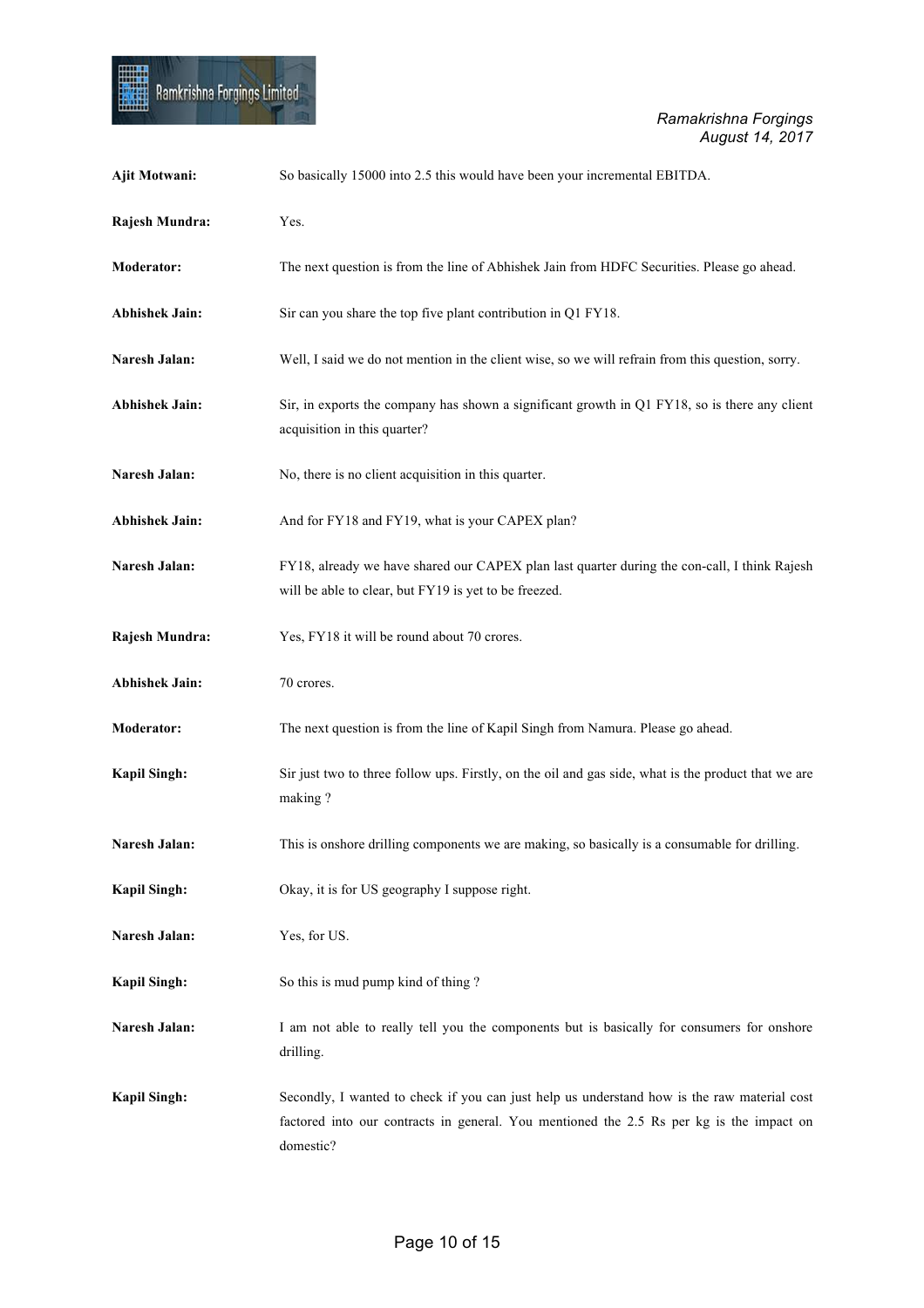| Naresh Jalan:       | It is basically pass through, basically as and when raw material prices are increased, we submit<br>our invoices and with a one-month time lag we get those increases but until we get the<br>confirmation, we cannot raise invoices and other things so it is basically in discussions with the<br>OEMs right now. We have submitted all the proof of price increases and everything. So we are<br>yet to get a confirmation and rework done from the customer end, so we have not been able to<br>raise invoices but it is approximately 100% pass through. |
|---------------------|---------------------------------------------------------------------------------------------------------------------------------------------------------------------------------------------------------------------------------------------------------------------------------------------------------------------------------------------------------------------------------------------------------------------------------------------------------------------------------------------------------------------------------------------------------------|
| <b>Kapil Singh:</b> | Okay, so will you also get a lagged benefit for Q1 and Q2?                                                                                                                                                                                                                                                                                                                                                                                                                                                                                                    |
| Naresh Jalan:       | Yes.                                                                                                                                                                                                                                                                                                                                                                                                                                                                                                                                                          |
| <b>Kapil Singh:</b> | Okay and how does it work for export order?                                                                                                                                                                                                                                                                                                                                                                                                                                                                                                                   |
| Naresh Jalan:       | It is same.                                                                                                                                                                                                                                                                                                                                                                                                                                                                                                                                                   |
| <b>Kapil Singh:</b> | Sir what is the lag over there in export?                                                                                                                                                                                                                                                                                                                                                                                                                                                                                                                     |
| Naresh Jalan:       | Exports basically on first of every quarter, we get all our purchase are rectified and we get the<br>price increases every quarter. Increase or decrease is settled in the first week of every quarter.                                                                                                                                                                                                                                                                                                                                                       |
| <b>Kapil Singh:</b> | Okay, and it is linked to the actual steel price being the cost for you or it is linked to some steel<br>index.                                                                                                                                                                                                                                                                                                                                                                                                                                               |
| Naresh Jalan:       | For exports it is linked to export index of the respective country, like for North America, it is<br>linked to US based metal index, for Europe, it is London Metal Exchange.                                                                                                                                                                                                                                                                                                                                                                                 |
| <b>Kapil Singh:</b> | Okay and last question, I wanted to check, you have also written in the presentation about<br>enrichment of product mix with leading OEMs, so any light you can throw on this topic?                                                                                                                                                                                                                                                                                                                                                                          |
| Naresh Jalan:       | Like, we have already mentioned the size of approvals which we have got, so in earlier<br>questions also what I have replied that we have been able to get lot of approvals over last<br>several quarters and with the utilization of capacity is going up, we feel that we are very<br>confident of utilizing all those approvals in getting into components in large volumes and<br>basically that will help us in better utilization as well as improve our contribution per ton.                                                                          |
| <b>Kapil Singh:</b> | And sir which are the products that you see ramping up?                                                                                                                                                                                                                                                                                                                                                                                                                                                                                                       |
| Naresh Jalan:       | Is basically most of the products are for the press plant.                                                                                                                                                                                                                                                                                                                                                                                                                                                                                                    |
| Moderator:          | The next question is from the line of Jai Kale from Elara Capital. Please go ahead.                                                                                                                                                                                                                                                                                                                                                                                                                                                                           |
| Jai Kale:           | Sir I just want to get a sense in the plant side tonnage of 7400 tons of tons that you have done,<br>what would be the mix of exports in domestic in that?                                                                                                                                                                                                                                                                                                                                                                                                    |

Ramkrishna Forgings Limited

Ħ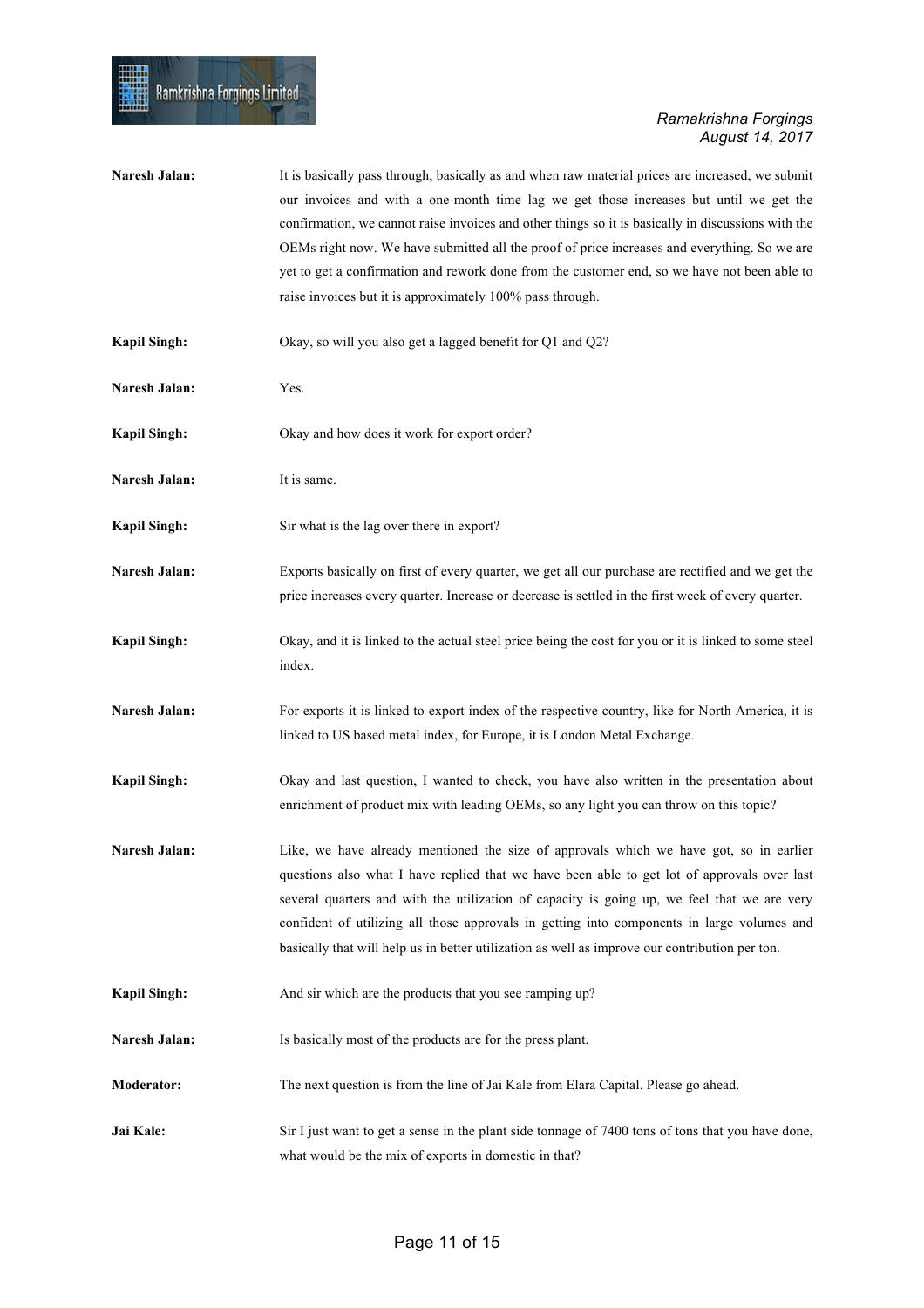

| Naresh Jalan:        | $60:40$ , $60\%$ is domestic and $40\%$ is exports.                                                                                                                                                                                                                                                                                                                                                                                                                                                                                                                   |
|----------------------|-----------------------------------------------------------------------------------------------------------------------------------------------------------------------------------------------------------------------------------------------------------------------------------------------------------------------------------------------------------------------------------------------------------------------------------------------------------------------------------------------------------------------------------------------------------------------|
| Jai Kale:            | And this would be largely similar in the last 2 to 3 quarters.                                                                                                                                                                                                                                                                                                                                                                                                                                                                                                        |
| Naresh Jalan:        | In the previous quarter ended March, domestic was on the higher side but because of GST and<br>another thing, destocking and all this, we had lesser tonnage in terms of overall but going<br>forward I think it will be close to around 60:40, going forward.                                                                                                                                                                                                                                                                                                        |
| Jai Kale:            | Okay sir, it is fair to say that the decrease of around 1400 tons on a QoQ basis is largely come<br>to consider decrease in the domestic tonnage?                                                                                                                                                                                                                                                                                                                                                                                                                     |
| Naresh Jalan:        | Yes.                                                                                                                                                                                                                                                                                                                                                                                                                                                                                                                                                                  |
| Jai Kale:            | Okay, and sir if you can just list down the products on this tonnage, any new products that<br>have been added on this plant side tonnage, they were crankshaft, front-axle beams for the<br>12500 ton press?                                                                                                                                                                                                                                                                                                                                                         |
| <b>Naresh Jalan:</b> | No, we are basically operating on same components but customer wise visibility is increasing<br>on both the components and in terms of share of businesses also increasing in both the<br>components. Ideally for plant side most of the things are related to front-axle beam,<br>crankshafts only and basically customer is getting added to it and share of business is<br>increasing.                                                                                                                                                                             |
| Jai Kale:            | And how is the machining mix in this moved in the last one or two quarters, does the mix that<br>you advance mix hampering the domestic realization also got to do with the machining mix<br>movement?                                                                                                                                                                                                                                                                                                                                                                |
| Naresh Jalan:        | No nothing related to machining mix movement. Basically domestic realization has dropped<br>because of only lesser utilization in the domestic category because we were able to whatever<br>export, because suddenly the export had ramped up so we had put more efforts to ramp up our<br>exports as well as we saw a lot of de-stockings happening because of September, this GST 1 <sup>st</sup><br>July, so basically we had reduced our inventory going forward in all the warehouses across the<br>customer location. That is the reason, these are the impact. |
| Moderator:           | The next question is from the line of Sagar Parekh from Deep Finance. Please go ahead.                                                                                                                                                                                                                                                                                                                                                                                                                                                                                |
| <b>Sagar Parekh:</b> | Sir, first question on your CAPEX on 70 crores, how much would be for the machining<br>CAPEX for front-axle beams or it is completely maintenance CAPEX, what is the mix?                                                                                                                                                                                                                                                                                                                                                                                             |
| Naresh Jalan:        | Basically for front-anxle beam, I think CAPEX is going to be close to 30 crores out of this 70<br>crores.                                                                                                                                                                                                                                                                                                                                                                                                                                                             |
| Rajesh Mundra:       | The total machining CAPEX is round about 50 crores out of 70 crores.                                                                                                                                                                                                                                                                                                                                                                                                                                                                                                  |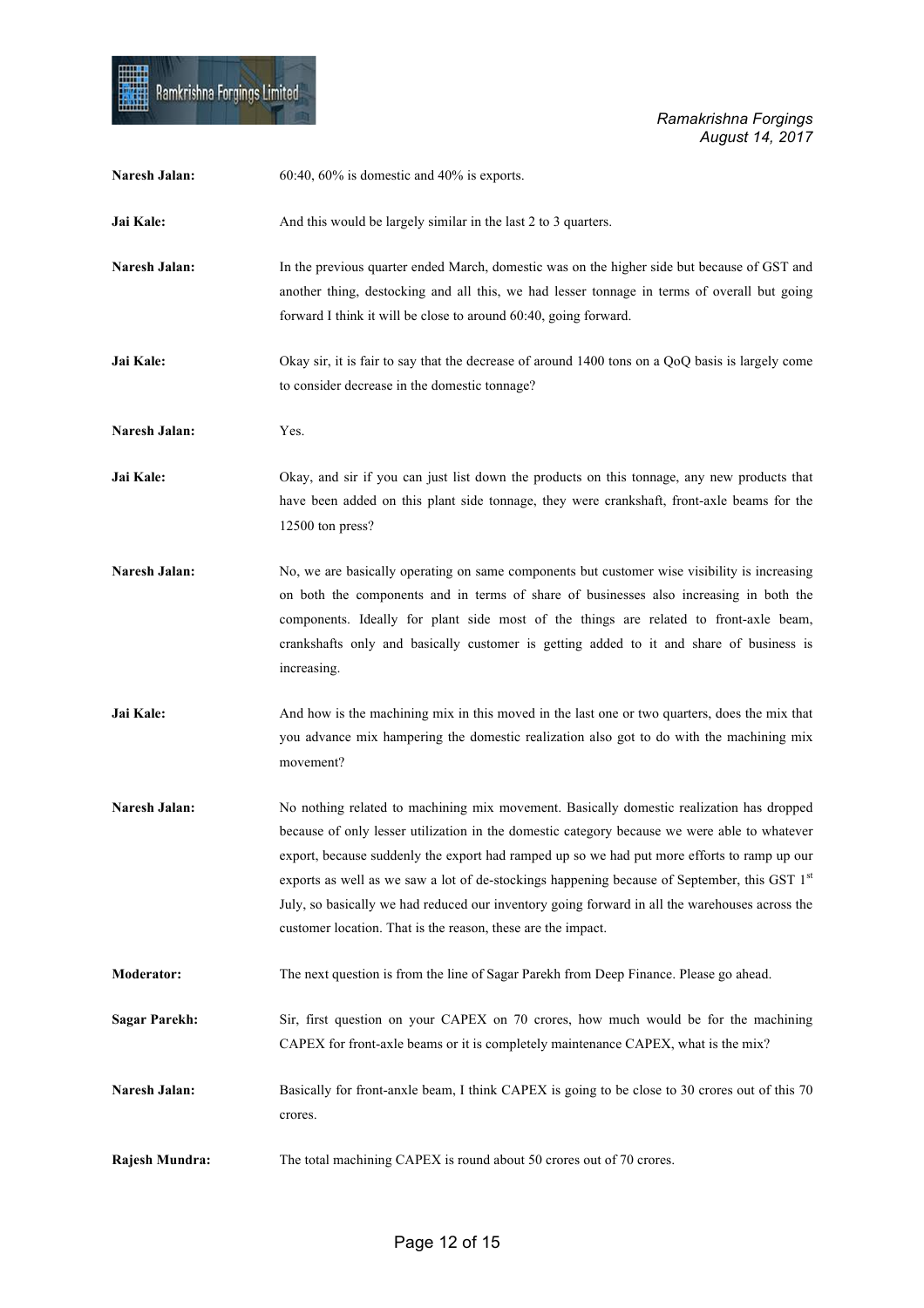

| <b>Sagar Parekh:</b>     | And after that how is it going to change from FY19?                                                                                                                                                                                                                                                                                                                                                                                                                                                                                                                                                                                                                                                                                                                                                                                                                     |
|--------------------------|-------------------------------------------------------------------------------------------------------------------------------------------------------------------------------------------------------------------------------------------------------------------------------------------------------------------------------------------------------------------------------------------------------------------------------------------------------------------------------------------------------------------------------------------------------------------------------------------------------------------------------------------------------------------------------------------------------------------------------------------------------------------------------------------------------------------------------------------------------------------------|
| Naresh Jalan:            | I think machining mix is going to remain with the addition utilization improving I don't think<br>the ratios are going to change much.                                                                                                                                                                                                                                                                                                                                                                                                                                                                                                                                                                                                                                                                                                                                  |
| <b>Sagar Parekh:</b>     | Okay sir, how much was the realization change then?                                                                                                                                                                                                                                                                                                                                                                                                                                                                                                                                                                                                                                                                                                                                                                                                                     |
| Naresh Jalan:            | I think we should be at least Rs. 5000 to Rs. 6000 from the current levels realization could go<br>up.                                                                                                                                                                                                                                                                                                                                                                                                                                                                                                                                                                                                                                                                                                                                                                  |
| <b>Sagar Parekh:</b>     | You are talking about the blended realization?                                                                                                                                                                                                                                                                                                                                                                                                                                                                                                                                                                                                                                                                                                                                                                                                                          |
| Naresh Jalan:            | Blended realization.                                                                                                                                                                                                                                                                                                                                                                                                                                                                                                                                                                                                                                                                                                                                                                                                                                                    |
| <b>Sagar Parekh:</b>     | And current machining mix would be about 70% from the new press plant?                                                                                                                                                                                                                                                                                                                                                                                                                                                                                                                                                                                                                                                                                                                                                                                                  |
| Naresh Jalan:            | 60%.                                                                                                                                                                                                                                                                                                                                                                                                                                                                                                                                                                                                                                                                                                                                                                                                                                                                    |
| <b>Sagar Parekh:</b>     | 60% and overall machining mix would be how much?                                                                                                                                                                                                                                                                                                                                                                                                                                                                                                                                                                                                                                                                                                                                                                                                                        |
| Naresh Jalan:            | Overall machining capacity should be close to 55%.                                                                                                                                                                                                                                                                                                                                                                                                                                                                                                                                                                                                                                                                                                                                                                                                                      |
| <b>Moderator:</b>        | The next question is from the line of Basudeb Banerjee from Antique Finance. Please go<br>ahead.                                                                                                                                                                                                                                                                                                                                                                                                                                                                                                                                                                                                                                                                                                                                                                        |
| <b>Basudeb Banerjee:</b> | Just wanted to understand from a long-term perspective, I am not seeing from 1 or 2 years but<br>seeing 4 to 5 years, how can you insulate your business from the cyclicality of US Class 8 per<br>se because the whole of this investment of this plant 4, this 12500 ton press which you put in,<br>so after that, the US markets went to weaker footing for a prolonged period, now it is showing<br>signs of revival. Down the line suppose again for an extended period of 2 to 3 years, if that<br>market does very badly and as you can see your realization of domestic is almost 30% lower<br>than that of exports and so the margins, so your cashflows and ROCs will be weak severely in<br>those years if you can insulate from that how any strategy on that regard?                                                                                       |
| Naresh Jalan:            | We are already working like the presentation also shows we are concentrating on a big on the<br>European OEMs and we are extremely confident that within a year's time, we will be able to<br>get most of the approvals from the big OEMs in Europe also and basically we are working on<br>both the strategies as well as increasing our exposure in European vis-à-vis US customers and<br>as well as we are ramping up on the domestic industry and domestic industry also we are<br>working on the higher tonnage as well as higher contributing components. So in this three way<br>working, basically we are extremely hopeful that basically by the first quarter or may be mid<br>of FY18, we should be able to come out of this aftershocks of any sector or any particular zone<br>wherein industry starts performing badly and we get into shocks for those. |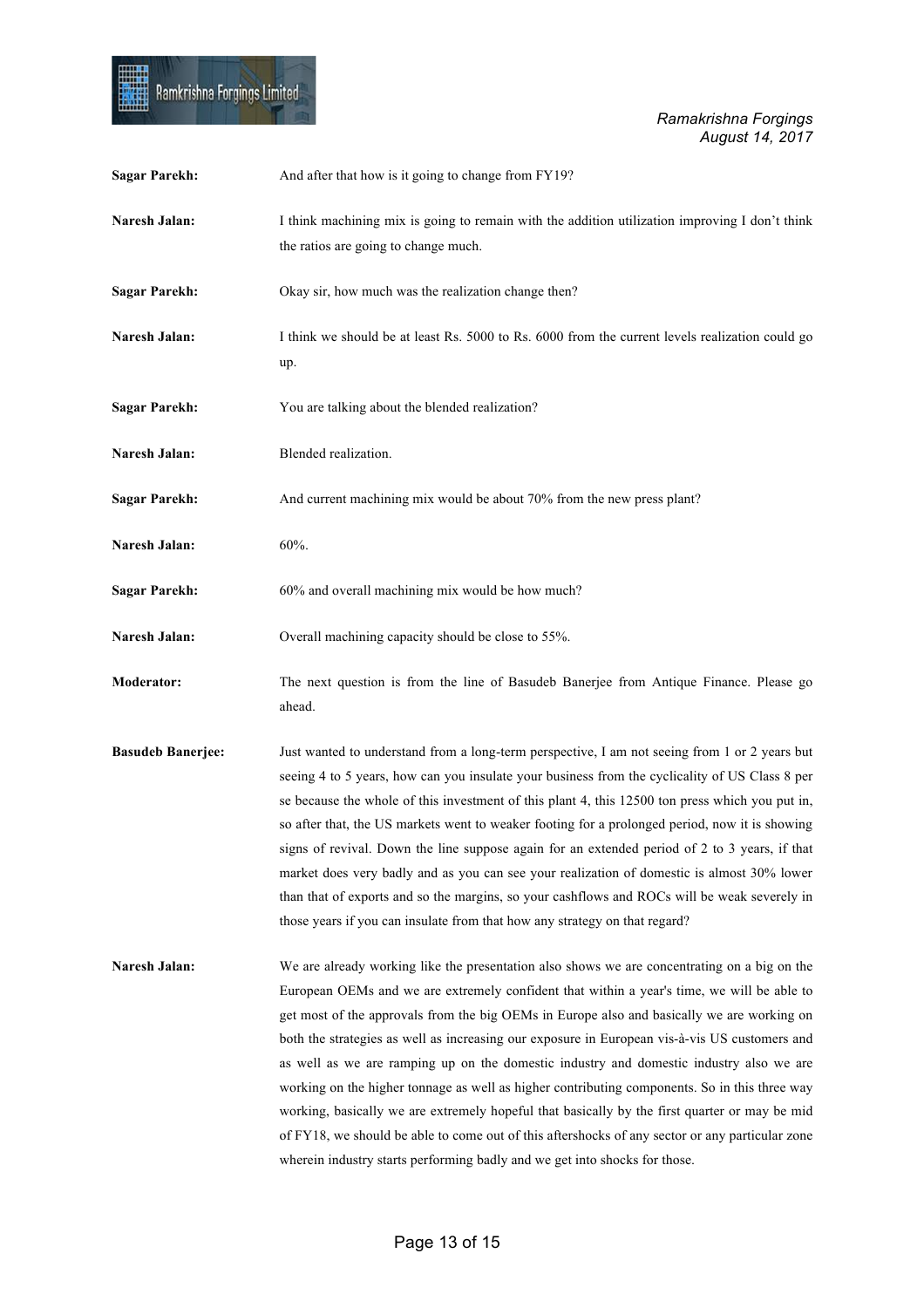| <b>Basudeb Banerjee:</b> | And in case I missed, how much of this 100 odd crores revenue from exports was from Europe<br>this time?                                                                                                                                                                                                                                                                                                                                                                                        |
|--------------------------|-------------------------------------------------------------------------------------------------------------------------------------------------------------------------------------------------------------------------------------------------------------------------------------------------------------------------------------------------------------------------------------------------------------------------------------------------------------------------------------------------|
| Naresh Jalan:            | Around 30%.                                                                                                                                                                                                                                                                                                                                                                                                                                                                                     |
| <b>Basudeb Banerjee:</b> | 30%, so basically industry leader in the forgings space in the Indian market as you know that<br>they were operating at a free cashflow generating free cashflow even in the down cycle years,<br>so when we can see RK reach such level, I am not seeing in terms of margin or size but at least<br>in terms of cashflow sustainability so that in two bad years then on this high debt balance sheet<br>goes for the toss, so that is the only risk?                                          |
| Naresh Jalan:            | Next two years I think we should be also at a free cash flowing on a sustainable basis.                                                                                                                                                                                                                                                                                                                                                                                                         |
| <b>Basudeb Banerjee:</b> | On a sustainable basis. And sir when are the supply of machine crank shaft to US will be<br>starting.                                                                                                                                                                                                                                                                                                                                                                                           |
| <b>Naresh Jalan:</b>     | No, I think in the near term, we don't have any such plan. I think machine crank shaft is a large<br>size project getting investment of close to 150 crores is required, as of now we are not prepared<br>to invest that, we will wait for sustained growth and continued capacity utilization in the<br>current capacities whatever we have and probably once we have more clarity into electrical<br>vehicles going forward then only we will make any investments into crankshaft machining. |
| <b>Basudeb Banerjee:</b> | And nonmachine crankshafts also you won't be exporting per se?                                                                                                                                                                                                                                                                                                                                                                                                                                  |
| Naresh Jalan:            | Nonmachine crankshafts we are on discussion with our European customer to supply forge<br>crank shafts.                                                                                                                                                                                                                                                                                                                                                                                         |
| <b>Basudeb Banerjee:</b> | Forge crankshafts and sir what will be your utilization at its peak level. I hope not 100%, so at<br>what level you can operate?                                                                                                                                                                                                                                                                                                                                                                |
| Naresh Jalan:            | I think, we have never declared our capacities at 100% as of our capacity declaration is also<br>concerned we have only declared our capacity at 80% utilization only.                                                                                                                                                                                                                                                                                                                          |
| <b>Basudeb Banerjee:</b> | That is the peak level whenever you continue.                                                                                                                                                                                                                                                                                                                                                                                                                                                   |
| Naresh Jalan:            | Yes, any forging industry pure 80%.                                                                                                                                                                                                                                                                                                                                                                                                                                                             |
| Rajesh Mundra:           | What MD wants to make understand is the capacity that has been declared of 150,000 tons out<br>of estimated 80% capacity.                                                                                                                                                                                                                                                                                                                                                                       |
| <b>Basudeb Banerjee:</b> | Yes, sure. That itself is 80%, okay, that's what I wanted to know, it is not 80% of 150,000.                                                                                                                                                                                                                                                                                                                                                                                                    |
| Rajesh Mundra:           | No, $80\%$ is what is estimated coming to 1,50,000.                                                                                                                                                                                                                                                                                                                                                                                                                                             |

**HILL**